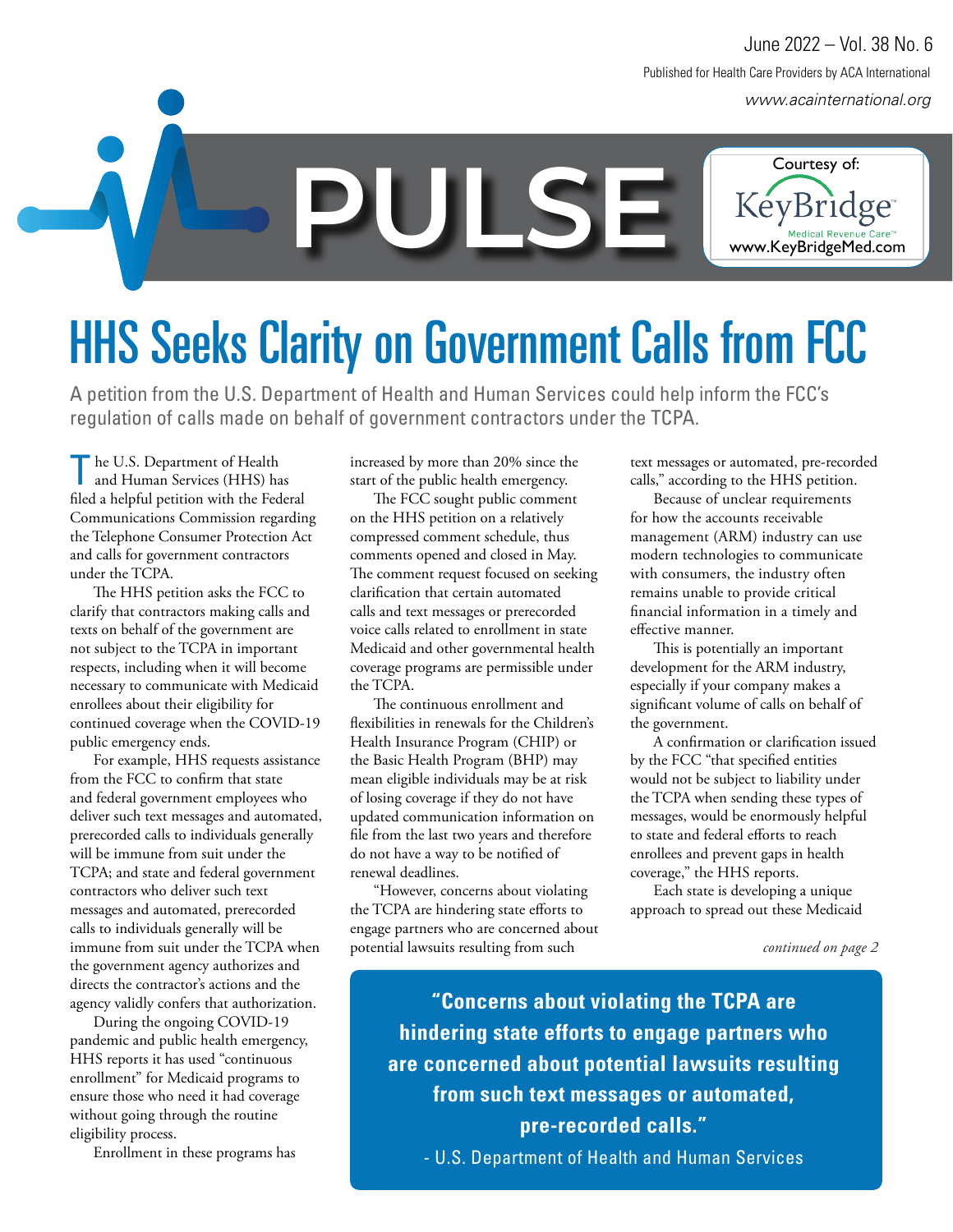#### **HHS Seeks Clarity** cont. from page 1

renewals over a 14-month period, so eligibility can be renewed for a portion of Medicaid enrollees each month, according to HHS.

It reports that no more than six to eight individual messages will be sent to any individual enrollee through some combination of text messages and automated, pre-recorded calls.

#### **Comments of Support**

Commenters expressed support for the clarification on TCPA exemptions sought by HHS.

 "In this instance, a public affirmation from the [FCC] concerning exceptions to this law based on precedent is paramount," wrote Thomas Leary, senior vice president and head of government relations for the Healthcare Information and Management Systems Society, in a comment letter. "We believe the FCC is in a position to assist the health care sector, and primarily, the patient who, without adequate and appropriate notice of pending lapsed health care coverage, would be at risk. We encourage the FCC to uphold a duty to ensure this communications law does not pose an unnecessary barrier. The request of HHS is simplistic, but the threat of inaction

could be catastrophic to unaware patients and consumers.'

 Community Catalyst, a nonprofit national health advocacy organization, concurred with the HHS petition and other comments of support.

"We respectfully request that the [FCC] issue an opinion that concludes that state Medicaid agencies, local government agencies, Medicaid managed care organizations (MCOs), and other state and local government agency contractors will not be acting in violation of the TCPA when they send such communications," said Emily Stewart, executive director of Community Catalyst, in the organization's letter.

#### **Notification Timing**

The most recent continued enrollment for Medicaid took effect on April 16, and under current law it extends through the end of the month when there is an announcement that the public emergency ends.

HHS says the Biden-Harris administration will provide at least 60 days advance notice before any expiration of the public health emergency. For example, if the administration determined the emergency would end

effective July 15, notice would have been given no later than May 16.

While states are already engaged in other outreach efforts to educate Medicaid and other program enrollees about the changes in communication methods, a decision from the FCC on text messaging and the TCPA is time sensitive, according to the HHS.

States would need to quickly communicate the information to enrollees if the FCC approves the petition to ensure they have consumers' contact information.

"Protecting access to health coverage and minimizing coverage gaps are among my top priorities when the continuous enrollment requirement ends," the HHS petition states. "The strategies outlined in this letter would help state Medicaid, CHIP, and BHP agencies to facilitate renewals, limit additional requests for information from enrollees, and reduce coverage terminations due to enrollee non-response. This would not only reduce gaps in coverage, but would also reduce the administrative burden on state agencies as they navigate an extraordinary volume of renewals."

### Private Payers Pay 224% More for Hospital Services Than Medicare

Private payer hospital charges ranged from about 175% to over 310% of what Medicare would have paid for the identical services, according to a recent report.

Areport from the RAND Corporation revealed that on average, private payers paid hospitals 224% of what Medicare would have paid for the same inpatient and outpatient services.

From 2018 to 2020, researchers analyzed hospital claims data from enrollees in employer-sponsored health plans in 49 states and Washington, D.C. The study expands on past RAND reports that looked at Medicare and private payers' payments to hospitals.

According to the research, private payers paid hospitals 224% more than Medicare would have paid for the same services in 2020. This ratio is higher than the 222% price gap in 2018, but lower than the 247% difference in 2019.

The prices paid by private health insurers for hospitals differed greatly among states. Some states, including Hawaii, Arkansas, and Washington, had relative pricing that was less than 175% of Medicare costs. Other states with comparable pricing at or above 310% of Medicare costs included Florida, West Virginia, and South Carolina.

According to the survey, inpatient

hospital services had lower relative prices than outpatient hospital services, with inpatient services receiving 217% of what Medicare would have paid, while outpatient operations received 231%.

Additionally, prices for COVID-19 hospitalization were 241% of what Medicare paid for patients.

"Employers can use this report to become better-informed purchasers of health benefits," Christopher Whaley, the study's lead author and a policy researcher at RAND, said in a press release. "This work also highlights the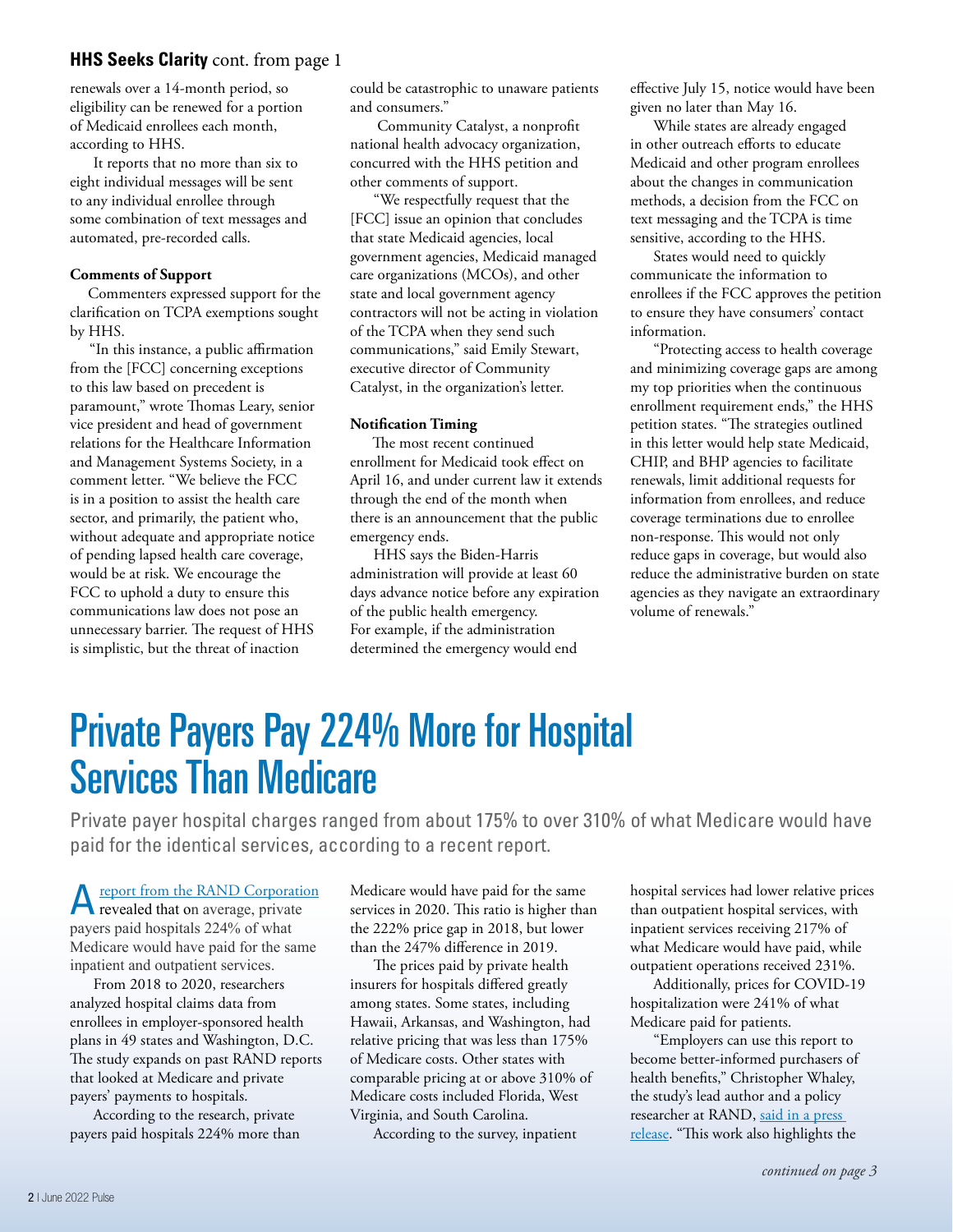# $NEWS$  &  $NOT$

#### **Hospital Groups Urge HHS to Expand COVID-19 Public Health Emergency**

Twelve hospital organizations, including the American Hospital Association (AHA), have petitioned the Department of Health and Human Services to extend the COVID-19 public health emergency for another 90 days beyond its current July expiration date, according to the AHA.

In a letter addressed to HHS Secretary Xavier Becerra, the groups asked that the department keep the public health emergency in place until the pandemic is over and the associated flexibility and waivers are no longer required.

#### **Surgeon General Warns of Health Care Worker Burnout**

U.S. Surgeon General Vivek Murthy has issued new guidelines on how to care for the health care profession, while also warning the public about the dangers of burnout.

"Health workers have always had our back—it's time for us to have theirs," he wrote in a May 23 tweet announcing the new advisory.

The advisory includes a breakdown of activities to be taken across a range

of disciplines in the health care sector, including health systems, policymakers, payers and the general public, as well as a briefing on the prevalence and impact of burnout in the health care industry. The initiatives call for industry-wide structural changes.

П П П

Read the full advisory here.

#### **Read More**

For more health care collections news, visit ACA's Health Care Collections page at www.acainternational.org/pulsenewsletters-archive

#### **Private Payers** cont. from page 2

levels and variation in hospital prices paid by employers and private insurers, and thus may help policymakers who may be looking for strategies to curb health care spending."

The report also found that there was no apparent correlation between higher hospital charges and higher quality of care. Hospitals with prices less than 150% of Medicare had lower star ratings than hospitals with higher prices, but medium-priced hospitals had the highest percentage of five-star hospitals.

Health care mergers and market consolidation were partly blamed for growing hospital expenses by researchers. The report found a link between hospital

market share and costs, with a 10% rise in hospital market share resulting in a 0.5% increase in hospital prices compared to Medicare. Differences in market share were responsible for 7% of the price discrepancies.

The American Hospital Association has spoken out against the RAND report, claiming it "overreaches and jumps to unfounded conclusions based on incomplete data."

"The report looks at claims for just 2.2 percent of overall hospital spending, which, no matter how you slice it, represents a small share of what actually happens in hospitals and health systems in the real world," Rick Pollack, president and chief executive officer of AHA, said in a statement.

"Further, the results highlight what even the Medicare Payment Advisory Commission (MedPAC) acknowledges: Medicare does not fully cover the cost of providing care to Medicare beneficiaries," Pollack said. "Pinning commercial prices to inadequate Medicare rates would cause even more financial strain to hospitals already facing tremendous challenges as a result of the ongoing COVID-19 pandemic and rising inflation."

Read the full RAND report here.